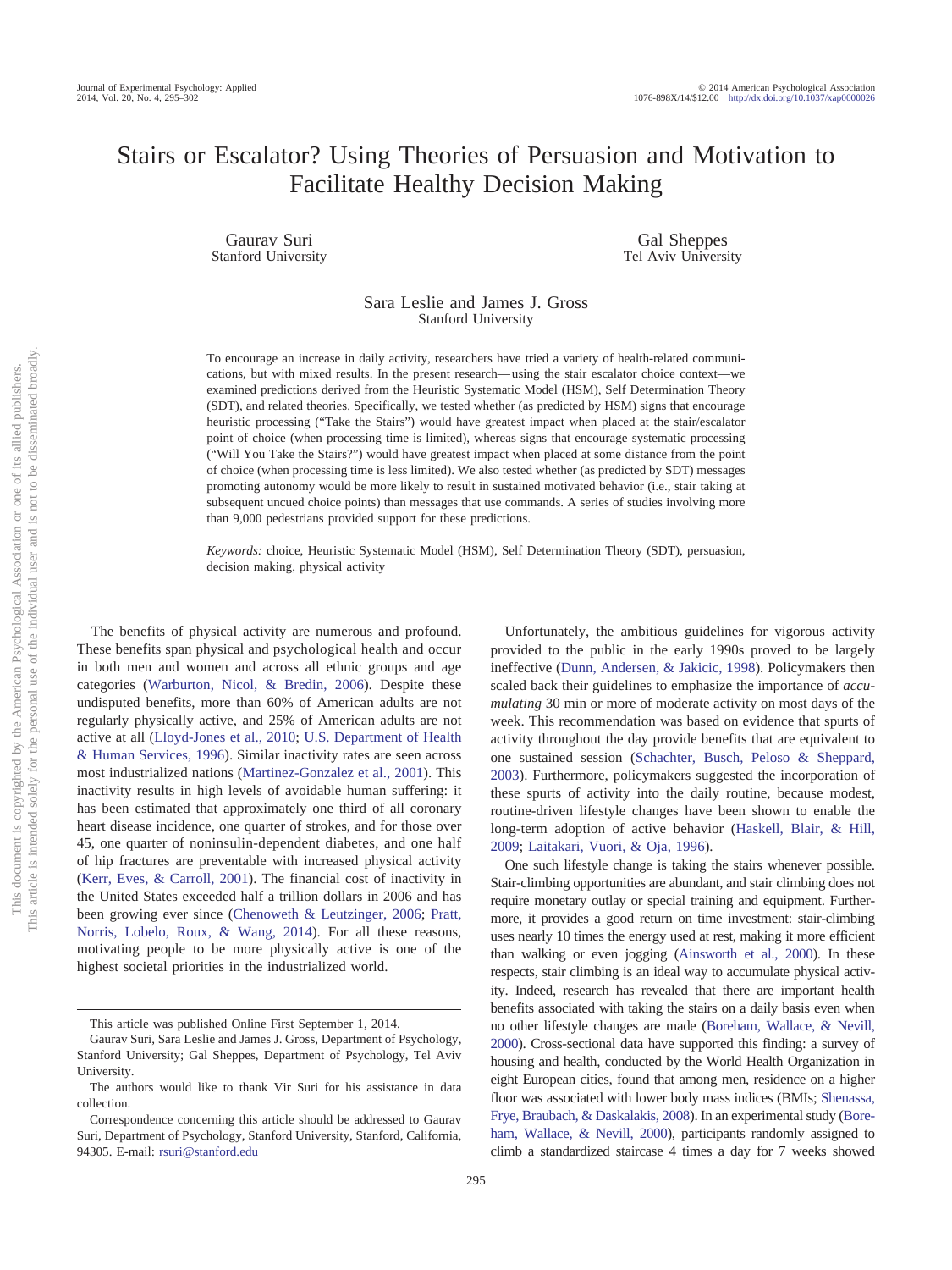improvements on several health measures, relative to controls who did not climb the staircase.

Given the many benefits and few costs of stair-climbing, several prior interventions have attempted to promote stair use over escalators and elevators [\(Soler et al., 2010;](#page-7-5) [Webb, Eves, & Kerr, 2011\)](#page-7-6). These interventions have used widely differing approaches: some have attempted to create *durable* shifts in attitude, whereas others have sought to persuade the pedestrian to take the stairs *once* to break their inertia of always taking the escalator or elevator; some researchers have used the mass media (e.g., radio, TV) to affect pedestrian behavior from a *distance*, whereas others have placed messages (e.g., posters, signs) near the stair/escalator point of choice to create *immediate* influences on pedestrian choice [\(Soler](#page-7-5) [et al., 2010\)](#page-7-5).

These interventions have produced widely differing outcomes. Some studies targeting immediate effects reported no measureable impact in increasing stair use, whereas others increased stair use by approximately 250% in targeted groups [\(Bauman, Smith, Maibach,](#page-6-9) [& Reger-Nash, 2006;](#page-6-9) [Marcus, Owen, Forsyth, Cavill, & Fridinger,](#page-6-10) [1998;](#page-6-10) [Soler et al., 2010;](#page-7-5) [Webb, Eves, & Kerr, 2011\)](#page-7-6). Similarly, some studies targeting durable effects reported no attitude change toward the benefit of taking the stairs, whereas others reported substantial changes in attitudes and self-efficacy toward taking the stairs [\(Marcus, Owen, Forsyth, Cavill, & Fridinger, 1998\)](#page-6-10).

Because these studies were not theoretically motivated, it has proven difficult to identify the factors that make a message more or less effective either in terms of immediate or durable effects. An urgent challenge for psychologists is to provide clear guidance for policymakers who are interested in fashioning public health interventions designed to promote healthy behavior such as taking the stairs. To date, there has been no clear empirically based guidance regarding which types of communications might be most effective in which contexts in this domain. Addressing this gap was the primary motivation for this study series.

Our starting point was the observation that over 90% of prior interventions that we examined (52 out of 57), across posters, risers, banners and signs, featured either imperative phrasing or interrogative phrasing. Specifically, both categories of messages typically started with a value-reminder that emphasized the benefit of taking the stairs (e.g., "Stair Climbing Improves Health"). Messages in the imperative category followed the value-reminder with a command phrase (e.g., "Take the Stairs"). Prior signs in this category included "*Stay in Form. Take the Stairs*" [\(Boen, Mauris](#page-6-11)[sen, & Opdenacker, 2010\)](#page-6-11), "*Your Heart Needs Exercise. Use the Stairs*" [\(Soler et al., 2010\)](#page-7-5), and "*Improve Your Waistline. Use the Stairs*" [\(Soler et al., 2010\)](#page-7-5). Messages in the interrogative category followed the value-reminder with a question phrase (e.g., "Will You Take the Stairs?"). Prior signs in this category included "*Doctors have found that 7 minutes of stair climbing a day halves your risk of a heart attack* ... *can you spare 7 minutes to live longer*?" and "*Free fitness program! Have you had your exercise today?*" [\(Webb & Cheng, 2010\)](#page-7-7). The few signs (less than 10%) that neither fit the imperative nor the interrogative category had value reminder statement(s) that were not followed by an imperative or interrogative phrase. Prior signs in this category included "*Your Heart Needs Exercise. Here's Your Chance*" [\(Estabrooks,](#page-6-12) [Courneya, & Nigg, 1996\)](#page-6-12). To our knowledge none of the prior studies (including broader reviews, such as [Soler et al., 2010;](#page-7-5) [Webb, Eves & Kerr, 2011\)](#page-7-6) noted that imperative and interrogative

phrasing led to two different categories of messages, and no prior studies compared the relative effectiveness of these categories using hypotheses informed by psychological theories.

This is unfortunate, because two sets of persuasion and motivation theories seem directly applicable to an analysis of the effects of imperative and interrogative forms. First, dual process theories of persuasion such as the Heuristic Systematic Model (HSM; [Chen](#page-6-13) [& Chaiken, 1999\)](#page-6-13) and the similar Elaboration Likelihood Model (ELM; [Petty & Cacioppo, 1986\)](#page-6-14) posit that messages can be processed in one of two ways: heuristically (i.e., with a minimal expenditure of cognitive resources) or systematically (with more elaborated processing). As discussed later, imperative forms may invite (heuristic) obedience, whereas interrogative forms may invite more elaborated (systematic) processing, a difference which has implications for when each type of communication should have maximal impact. Second, theories of motivation, such as Self Determination Theory (SDT; [Deci & Ryan, 1985\)](#page-6-15) and introspective self-talk theories (e.g., [Senay, Albarracín, & Noguchi, 2010\)](#page-7-8), posit that autonomous, nondeclarative contexts may increase intrinsic motivation. As discussed later, interrogative forms that inquire rather than command are more likely to preserve autonomy than imperative forms, a difference that has implications for the durability of effects.

Compared with the interrogative form, the imperative form (e.g., "Take the Stairs") only requires following a simple rule to formulate a course of action. The command structure does not summon deep analysis or extended valuations. Instead, it offers an avenue that requires minimal cognitive effort. These are the characteristics of heuristic processing [\(Chaiken, Liberman, & Eagly,](#page-6-16) [1989\)](#page-6-16). By contrast, the interrogative form (e.g., "Will You Take the Stairs?") does not offer a simple, easy to follow option. Rather, it invites a considered analysis of the value of all relevant information pertaining to the available options. It demands cognitive effort. These are the characteristics of systematic processing [\(Chai](#page-6-16)[ken, Liberman & Eagly, 1989\)](#page-6-16). Furthermore, with its autonomy preserving content, the interrogative form enables individuals to identify an activity's value and integrate it into their sense of self. This integration leads to durable increases in intrinsic motivation [\(Deci & Ryan, 1985\)](#page-6-15).

These observations allow us to formulate testable predictions. In particular, the HSM (and related theories) suggest that processing time will mediate the effectiveness of imperative and interrogative forms. Imperative forms that invite quick heuristic obedience will be effective in decision contexts in which only a brief amount of processing time is available [\(Chaiken, Liberman & Eagly, 1989\)](#page-6-16). Conversely, interrogative forms that invite elaborated, systematic processing would require a greater amount of processing time to be effective. By contrast, SDT (and related theories) do not emphasize available processing time as an important variable affecting the effectiveness of imperative and interrogative forms.

The two sets of theories also differ on predictions regarding the duration of their effects. The SDT and related theories predict that the interrogative form with its inherent autonomy will create more persistent effects that will persist to subsequent uncued choice points [\(Deci & Ryan, 1985;](#page-6-15) [Senay, Albarracin, & Noguchi, 2010\)](#page-7-8). The HSM and related theories do not make any definite claims in this regard.

To test these predictions, we used the stair/escalator decision context. We began by crafting representative imperative and in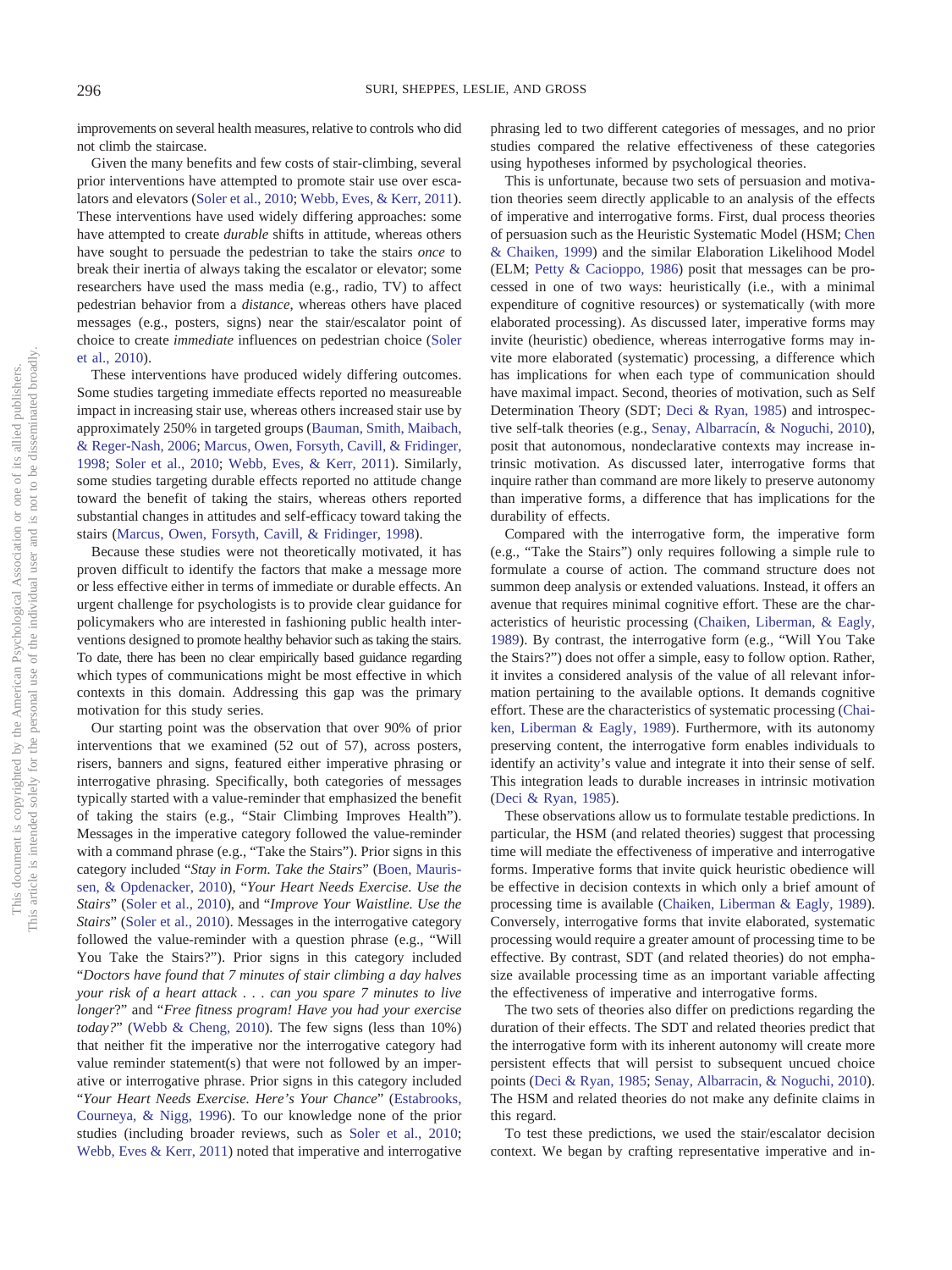terrogative signs. The Imperative Sign read, "*Stair Climbing Improves Health. Take the Stairs.*" The Interrogative Sign read, "*Stair Climbing Improves Health. Will You Take the Stairs?*" As discussed earlier, these signs are structurally similar to imperative and interrogative messages used in the prior literature. As in prior signs, they begin with a value reminder phrase ("*Stair Climbing Improves Health*") and end with either an imperative phrase ("*Take the Stairs*") or an interrogative ("*Will You Take the Stairs?*").

We first asked an important preliminary question: Are the command part of the Imperative Sign (i.e., "Take the Stairs") and/or the question part of the Interrogative Sign (i.e., "Will You Take the Stairs?") the "active ingredients" of such signs? Or is whatever effectiveness these signs may posses attributable to the reminder phrase (i.e., "Stair Climbing Improves Health")—which makes the health benefits of stair climbing more salient? To test this issue, we compared each sign to a Reminder Sign that read "*Stair Climbing Improves Health.*" As we describe in Study 1, when signs were placed near the stair/escalator point of choice, the command part of the Imperative Sign (but not the question part of the Interrogative Sign) was a real contributor to its efficacy.

We next sought to test whether, as predicted by the HSM and related theories (but not by SDT and related theories), the Imperative Sign would be more effective than the Interrogative Sign when the signs were placed near the stair-escalator choice point (and processing time was limited) and whether the Interrogative Sign would be more effective than the Imperative Sign when the signs were placed further away from the stair escalator choice point (and processing time was less limited). As we describe in Study 2, this question was answered in the affirmative.

Finally, we sought to test whether, as predicted by SDT and related theories (but not by HSM and related theories) the Interrogative Sign would have more persistent effects than the Imperative Sign in that it would drive more pedestrians to elect the stairs at a subsequent stair-escalator choice point that had no signs related to the stair/escalator decision. Study 3 showed this to be the case.

# **Study 1: Determinants of Effectiveness in Imperative and Interrogative Signs**

In our review of prior interventions, 100% of all messages encouraging stair use contained a reminder phrase that cued the benefits of stair taking (e.g., "Stair Climbing Improves Health"). In addition to the reminder phrase, most prior signs either had a command phrase (e.g., "Take the Stairs") that appeared to act as a heuristic inviting action or a question phrase that promoted autonomy and appeared to invite systematic processing (e.g., "Will You Take the Stairs?").

<span id="page-2-0"></span>We sought to test whether the command phrase and the question phrase would make the Imperative Sign ("Stair Climbing Improves Health. Take the Stairs") and the Interrogative Sign ("Stair Climbing Improves Health. Will You Take the Stairs?") more effective than the Reminder Sign ("Stair Climbing Improves Health"). We reasoned that if the command/question phrase was influential, the Imperative/Interrogative Sign would outperform the Reminder Sign that did not include the command/question phrase (in pairwise comparisons—Imperative vs. Reminder or Interrogative vs. Reminder). Conversely, if the command/question phrase played a limited role, the Imperative/Interrogative Sign would perform similarly to the Reminder Sign.

# **Method**

**Subjects and materials.** The choices of 1,597 pedestrians approaching (ascending) stair/escalator banks outside two train stations in the San Francisco Bay Area during the commute hours of 7a.m. and 10 a.m. and 4 p.m. to 6 p.m. were observed and recorded. Measurements were made in two different stations on two consecutive weekdays over a duration of approximately 9 hr. Staircases in both stations had approximately 50 steps. All signs were displayed on a  $22" \times 28"$  placard that was placed on a floor-standing sign stand [\(Figure 1\)](#page-2-0). The signs used black lettering printed on white poster paper. None of the signs included images.

**Procedures.** Pedestrians with items larger than a computer bag or a handbag were excluded because these items would influence their choice. We excluded individuals carrying a baby for similar reasons. In addition, we counted groups of individuals larger than two as one choice, because people in these groups typically went along with the choice of the first pedestrian in the group.

Experimenters were positioned so that they could not be observed by pedestrians at the point of choice. Each experimenter was armed with two counters— one for the stairs and one for the



*Figure 1.* The Imperative Sign placed 6 ft in front of the stair/escalator point of choice. A similar font and format was used for other signs. See the online article for color version of this figure.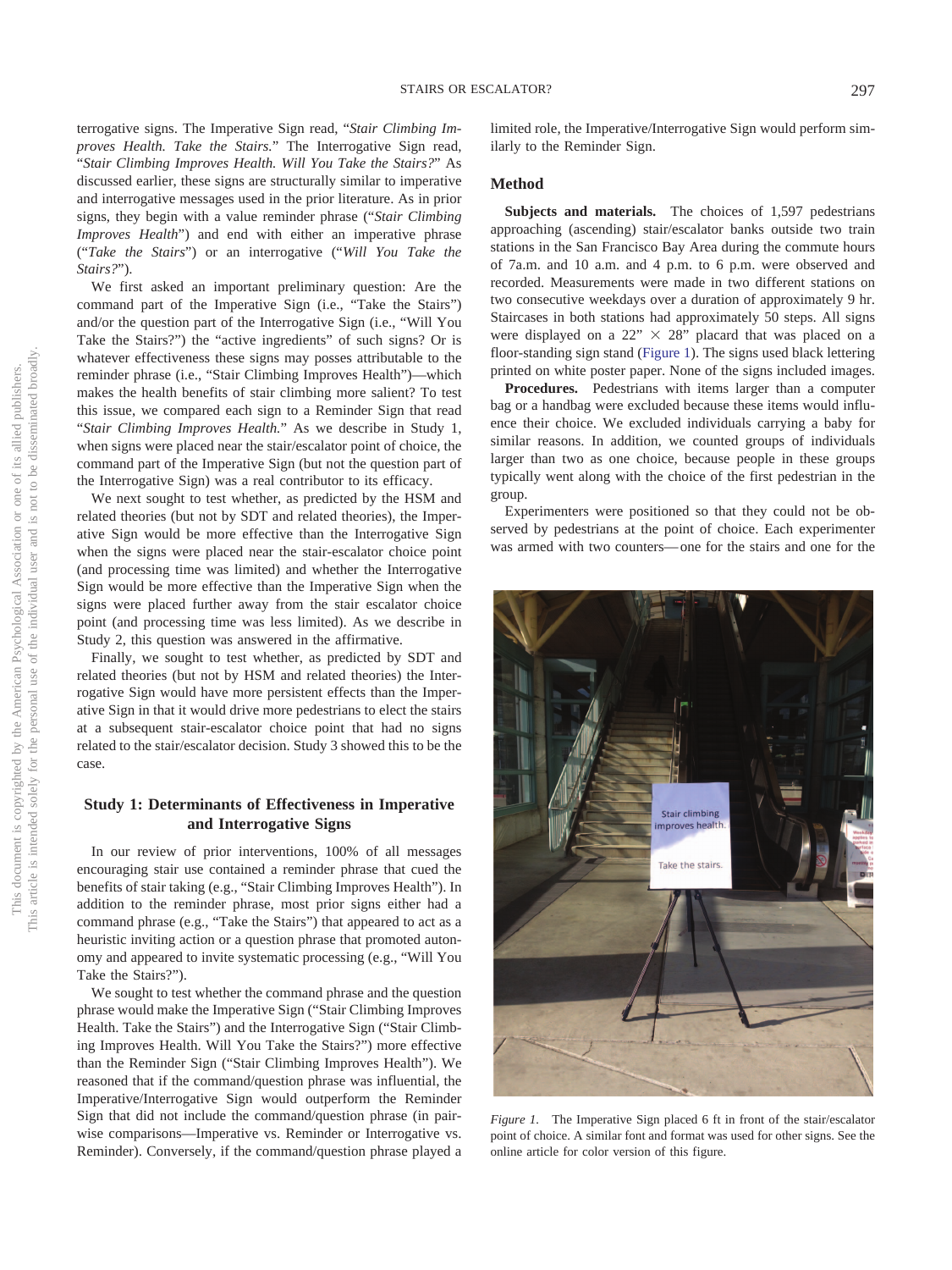escalator. A pedestrian was counted when she fully ascended the stairs or escalator. An observation involved counting the number of pedestrians who took and did not take the stairs in a 15 interval and computing the percentage of people who took the stairs. Observations were alternated for each of the two signs being compared (i.e., 15 min for the first sign and 15 min for the second). Experimenters were instructed to note any instance of a choice being driven by congestion on either the stairs or the escalator. No such instances were observed. A 2-min break between conditions provided experimenters time to place, or replace, signs. The break also provided sufficient time to ensure that pedestrians who observed the experimenter handing the sign were not included in the study set. A stopwatch was used to mark 15-min measurement intervals. Pedestrians in the process of ascending as the 15-min measurement interval ended were not included.

The dependent measure for each sign was the percentage of pedestrians who chose to take the stairs. Pedestrians who chose to walk up the escalators (as opposed to standing through out the escalator ride) were counted as having chosen the escalator for three reasons: (1) not including such pedestrians as stair-takers was the most conservative measure of sign-effectiveness, (2) we were interested at the decision made at the point of choice, and (3) pedestrians climbed varying number of escalator steps at varying rates. It is unclear how these varying rates could have been factored into any potential dependent variables.

**Design.** In this study, the Imperative and Interrogative Signs were each compared separately with the Reminder Sign in a pairwise design (i.e., Imperative vs. Reminder and Interrogative vs. Reminder). All signs were placed 6 ft from the stair/escalator point of choice. The placement and the font size of the signs were designed so that they would be read as pedestrians walked by them, and not much before. An independent observer, unaware of the design intent, confirmed (by recording the behavior of a representative sample) that this was indeed the case.

#### **Results and Discussion**

The Imperative Sign outperformed the Reminder Sign (19.9% vs. 10.5%;  $\chi^2 = 6.89$ ,  $df = 1$ ,  $N = 397$ ,  $p = .008$ ,  $V = 0.13$ ). A Cramer's V of 0.1 is considered to be the minimum threshold for concluding that there is a substantive relationship between two variables. The Interrogative Sign and the Reminder Sign were not significantly different in persuasive efficiency when placed at the point of choice (12.0% vs. 9.1%;  $\chi^2 = 2.68$ ,  $df = 1$ ,  $N = 1200$ ,  $p =$  $.10, V = 0.05$ .

Study 1 supported the interpretation that the command phrase "Take the Stairs" is a crucial driver of the efficacy of the Imperative Sign. By its clear directive the command phrase "Take the Stairs" may act as heuristic that ends internal debate and facilitates taking the stairs. Heuristics and automatic thinking are commonly used when processing time or resources are limited [\(Chen &](#page-6-13) [Chaiken, 1999\)](#page-6-13). Thus, the Imperative Sign may be particularly effective in situations in which decision makers must make their choice quickly (as they did in Study 1 where signs were encountered 1–2 s before the stair/escalator point of choice). Study 1 also demonstrated that there appeared to be no incremental value of the question phrase of the Interrogative Sign when it was placed at the point of choice. Given the large *N* (1,200) in this comparison, the lack of a significant result is not likely to be driven by a lack of power.

Study 1 was not designed to directly compare the Imperative and Interrogative Signs. This was because frequency measurements for the two signs were done at different times (and potentially on different days). We reasoned that pedestrian tendencies might vary depending on the hour they took the train. Proceeding conservatively, we therefore required comparisons to be made by frequency measures in close temporal proximity to each other (or where "No Sign" base rates were equivalent), which meant that we could not draw conclusions regarding the relative effectiveness of the Imperative and Interrogative Signs. An additional limitation of Study 1 was that it did not compare either sign with the "No Sign" condition (which provides base rate information). To address these issues we conducted Study 2.

# **Study 2: Available Processing Time Determines the Relative Effectiveness of Heuristic and Interrogative Signs**

Using the HSM and related theories, we predicted that if time were constrained, then the Imperative Sign would be most effective. However, if time were less constrained, then we expected the Interrogative Sign would be most effective.

## **Method**

The choices of 5,941 pedestrians were recorded. As in Study 1, observations were recorded in the commute hours of 7 a.m. and 10 a.m. and 4 p.m. to 6 p.m. Measurements were made in six different stations on weekdays over a duration of approximately 30 hr. The number of steps in each station ranged between 38 and 58, and the average was 48. As in Study 1, Experimenters were instructed to note any instance of a choice being driven by congestion on either the stairs or the escalator. No such instances were observed.

We created two distance conditions: near and far. In the near condition (which was identical to Study 1), signs were placed 6 ft from the stair/escalator point-of choice. This gave pedestrians 1–2 s to process sign information and make their choice. In the far condition, signs were placed 60 ft from the stair/escalator point of choice. This gave pedestrians approximately 10 –20 s to process and react to sign information. The location of the sign in the near condition was chosen to maintain consistency with prior studies (e.g., [Iversen, Händel, Jensen, Frederiksen, & Heitmann, 2007\)](#page-6-17) and to ensure that pedestrians would have to make their decision nearly immediately after they passed the sign. The location of the sign in the far condition was chosen to ensure that pedestrians had a processing interval equivalent to the transient attention span the time period for which a stimulus temporarily attracts attention— estimated to be approximately 10 s [\(Weinreich, Obendorf,](#page-7-9) [Herder, & Mayer, 2008\)](#page-7-9).

We created a study design in which the near and far conditions were fully crossed with sign type—Imperative Sign, Interrogative Sign and No Sign. Each of the three sign variants was used, in turn, for 20 min in one condition (e.g., near) and then the cycle was repeated for the other condition (e.g., far). We balanced the order of measurement—the near condition was deployed first (i.e., at 7 a.m.) on alternate days; on other days the far condition was deployed first.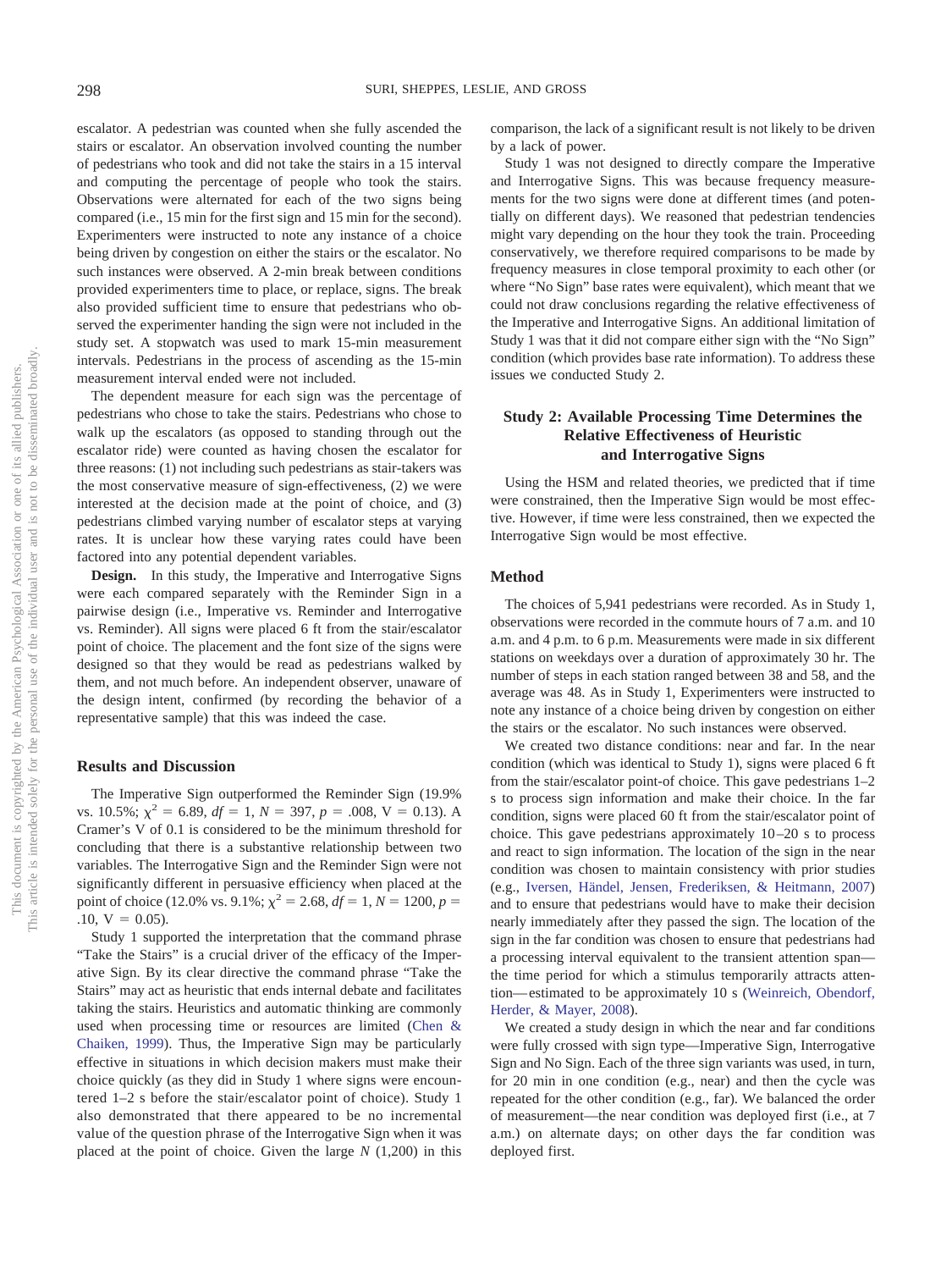The "No Sign" sign type was operationally identical in the near and far conditions; however we reported near and far "No Sign" data separately because the No Sign in the near (or far) condition was measured in close temporal proximity (i.e., in the same hour) with other signs in the near (or far) condition. We reasoned that temporal proximity is important because pedestrian tendencies might vary depending on the hour they took the train. Because of temporal proximity each "No Sign" condition was a good control for signs in its respective condition. However, it was not necessary the case that the "No Sign" base rate in the near condition would have been equivalent to the base rate in the far condition. If the base rates in each of the two "No Sign" conditions had differed, we could not have compared effectiveness of signs in the near and far conditions. As we will discuss, this was not the case.

As in Study 1, the dependent variable was the percentage of pedestrians who elected to take the stairs. All methods not discussed earlier were identical to Study 1.

#### **Results and Discussion**

The percentage of stair climbers for each condition is shown in [Figure 2.](#page-4-0) When the signs were placed near (6 ft) the stair/escalator point-of-choice, the Imperative Sign was more effective than the Interrogative Sign in persuading pedestrians to take the stairs over the escalator. Conversely, when the signs were placed further away (60 ft) from the point of choice the Interrogative Sign was more effective than the Imperative Sign. To formally test the interaction we used a log-linear analysis for a  $2 \times 2 \times 2$  (Near/Far  $\times$ Imperative/Interrogative  $\times$  Stairs/Escalator) table of crosscategorized frequency data. The interaction was significant ( $G^2 =$ 24.76,  $df = 4$ ,  $p < .001$ ).

In the Near Condition, as predicted, the Imperative Sign outperformed the Interrogative Sign (17.13% vs. 10.31%;  $\chi^2 = 19.12$ ,  $df = 1, N = 1982, p < .001, V = 0.10$ . Both the Imperative Sign and the Interrogative Sign outperformed No Sign (Imperative vs. No Sign: 17.13% vs. 6.24%;  $\chi^2 = 61.83$ ,  $df = 1$ ,  $N = 2055$ ,  $p <$ .001,  $V = 0.17$ ; Interrogative Sign vs. No Sign: 10.31% vs. 6.24%;  $\chi^2 = 12.35$ ,  $df = 1$ ,  $N = 1,993$ ,  $p < .001$ ,  $V = 0.08$ ).



<span id="page-4-0"></span>*Figure 2.* Percentage of pedestrians taking the stairs for the Imperative and Interrogative sign type by distance condition. There is a crossover interaction, with the Imperative Sign being most effective in the Near Condition and the Interrogative Sign being most effective in the Far **Condition** 

However, in the Far Condition, as predicted, the Interrogative Sign outperformed the Imperative Sign (15.56% vs. 12.20%;  $\chi^2$  = 5.23,  $df = 1$ ,  $N = 2009$ ,  $p < 0.02$ ,  $V = 0.05$ ). Both the Imperative Sign and the Interrogative Sign outperformed No Sign (Imperative Sign vs. No Sign: 12.20% vs. 6.11%;  $\chi^2 = 21.58$ ,  $df = 1$ ,  $N =$ 1,941,  $p < .001$ , V = 0.11; Interrogative Sign vs. No Sign: 15.56% vs. 6.11%;  $\chi^2 = 45.08$ ,  $df = 1$ ,  $N = 1,902$ ,  $p < .001$ ,  $V = 0.15$ ).

The "No Sign" frequency in the Near Condition and Far Condition were nearly identical (6.24% vs. 6.11%). The above results were unchanged if we used a single "No Sign" frequency that was the average of these two frequencies.

**Study 3: Systematic Communications Have the Most Durable Effects.** Based on the SDT and related theories, we thought it possible that the Interrogative Sign— because of its autonomy promoting content—might increase participants' intrinsic motivation thereby producing more *durable* changes than the Imperative Sign.

## **Method**

The choices of 470 pedestrians were recorded. We placed the Imperative Sign and the Interrogative Sign (one at a time) 6 ft from a stair/escalator bank (Choice Point 1) as in Study 1. We measured the fraction of pedestrians choosing to take the stairs under both sign conditions. We then measured the fraction of stair-climbers (out of the total number of stair-takers in the prior stair-case) who persisted with taking the stairs at the subsequent stair/escalator bank (Choice Point 2). The number of stairs after Choice Point 1 was less than 50% of the stair cases used in Study 1–2 (approximately 20 stairs), which is likely to have a contributed to a larger fraction of pedestrians choosing to take the stairs in the Results. It was imperative that we used this particular site for Study 3 because it was one of the few that allowed measurements at a subsequent staircase. Observations were recorded over 1 weekday between the periods of 7 a.m. to 10 a.m. and 4 to 6 p.m. for a period of 5 hr.

As in Study 1 and 2, experimenters were instructed to note any instance of a choice being driven by congestion on either the stairs or the escalator at either of the choice points. No such instances were observed.

#### **Results and Discussion**

Replicating the findings from Study 2, we found that at Choice Point 1, the Imperative Sign outperformed the Interrogative Sign  $(29.6\% \text{ vs. } 21\%; \chi^2 = 4.61, df = 1, N = 470, p = .031, V = 0.09).$ However, at Choice Point 2, 70% of the stair climbers who had viewed the Interrogative Sign at Choice Point 1 persisted with taking the stairs at Choice Point 2. Only 49% of the stair climbers who had viewed the Imperative Sign at Choice Point 1 persisted with taking the stairs at Choice Point 2. The difference is significant ( $\chi^2$  = 5.11, *df* = 1, *N* = 112, *p* = .023, V = 0.21). Thus, the Interrogative Sign had more durable effects than the Imperative Sign as assessed by responses to a subsequently encountered staircase. This finding is consistent with findings from the domain of risk processing in which systematic processing has been found to positively correlate to attitude strength [\(Griffin, Neuwirth,](#page-6-18) [Giese, & Dunwoody, 2002\)](#page-6-18).

In Study 3, our hypothesis was that the Interrogative Sign would create durable effects that would persist to a subsequent stair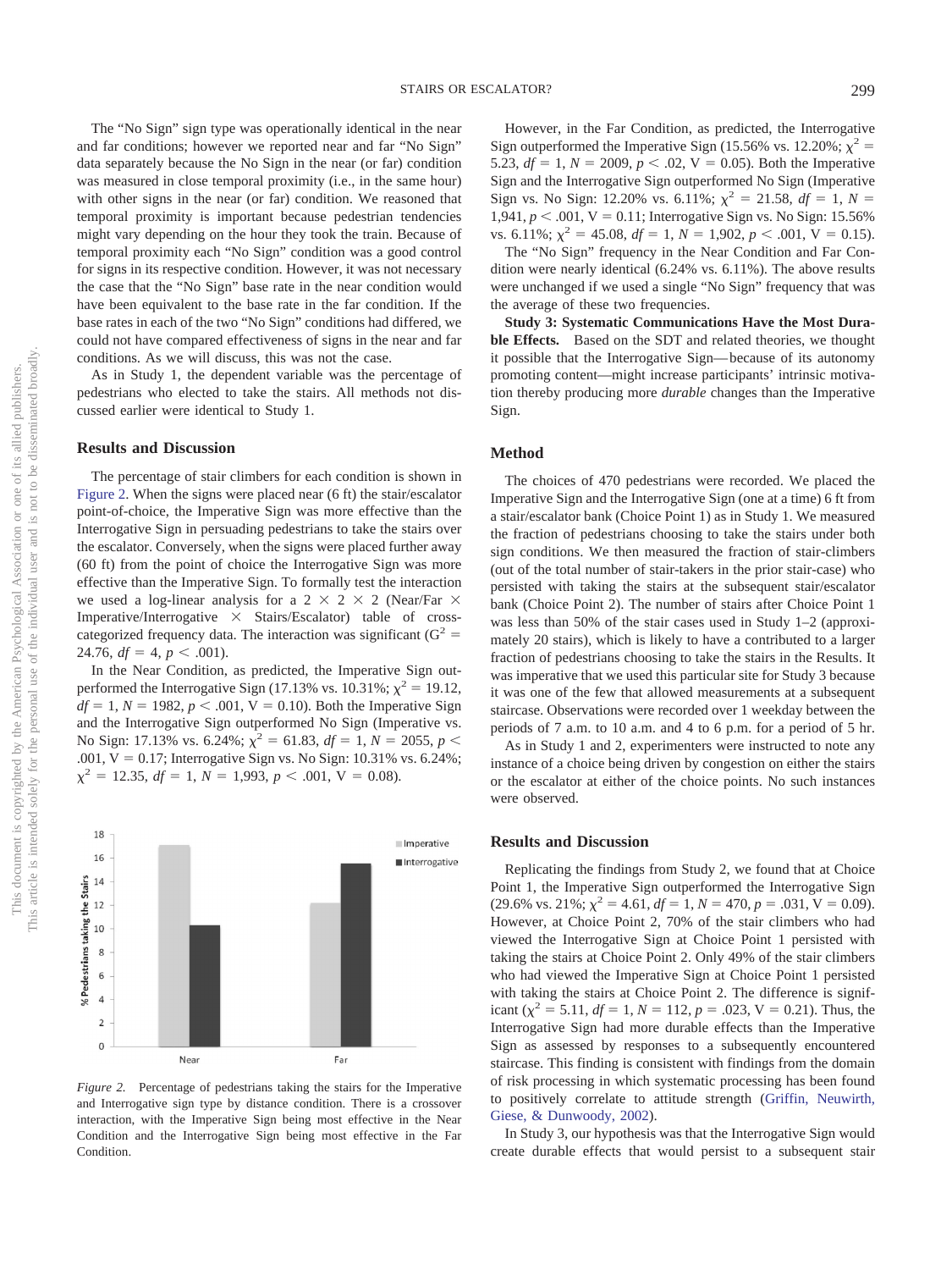escalator choice point which did not contain any sign related to taking the stairs. To test this hypothesis we created conditions that were unfavorable to the Interrogative Sign (i.e., we placed signs in the near condition in Choice Point 1). This provided the most conservative test of our hypothesis.

#### **General Discussion**

Increasing physical activity levels has proven very difficult. An urgent challenge is to find effective and efficient methods to create this change. Prior efforts in the important stair escalator domain undertaken without the benefit of theoretical models— have met with mixed success. In this research, we applied two sets of theories—the HSM and related theories and the SDT and related theories—to craft health-related communications that are tailored to be effective in different decision making contexts.

According to the HSM, decision-makers either use heuristic "rules of thumb" or they systematically process the value of the available options. When resources including processing time are limited, the HSM suggests that heuristic processing should be most effective. When resources including processing time are less limited, the HSM suggests that systematic processing should be most effective.

According to the SDT, communications emphasizing autonomy create greater intrinsic motivation and should therefore be more durable than behavior changes created by communications that do not emphasize autonomy.

Our results (summarized in [Table 1\)](#page-5-0) bore out the predictions of the HSM (and related theories) and SDT (and related theories). In Study 1, when signs were placed near the stair/escalator point of choice, the command part of the Imperative Sign (but not the question part of the Interrogative Sign) was a real contributor to its efficacy. In Study 2, as predicted by the HSM, the Imperative Sign proved more effective than the Interrogative Sign when processing time was constrained, but the Interrogative Sign was more effective than the Imperative Sign when processing time was less constrained. In Study 3, as predicted by the SDT, the Interrogative Sign was the most effective in motivating people to persist with taking the stairs at a subsequent stair/escalator choice point.

Collectively, our studies confirm that the ideal content of health related communications may vary with the context of the public health campaign. If a campaign's goal is to break people's inertia and quickly get them moving, then heuristic based signs are likely to be most effective. However, if a campaign seeks to create longer lasting— but potentially slower developing— changes in behavior, then communications promoting systematic processing and emphasizing autonomy are called for. In general, it would seem important to tailor communications to the characteristics of the targeted group and the context of the targeted site. For example, if a location is frequented by a large number of daily commuters, an effective strategy may begin with heuristic communications (to initially maximize stair use) and then transition to systematic communications (to enable maintenance and longer term changes in behavior). Similarly, if a site involves one set of stairs followed by several others, it may be best to begin with communications emphasizing autonomy (to maximize durable effects) and end with heuristic communications (to efficiently influence persistent escalator users to take the last remaining set of stairs).

While our findings were obtained in the stair/escalator context, they may also apply to changing other activity patterns such as persuading pedestrians to walk or use a bicycle whenever possible. Even more broadly, our findings may have implications for nonactivity related choice contexts. For example, a restaurant trying to create demand for its premade salads might be best served by placing an Imperative Sign ("Order a Salad!") near the point of choice. On the other hand, a public health campaign dedicated to improving nutrition habits in general may use a sign that encourages more autonomy ("Will you order a salad for your health?") and situate it some distance away from the point of choice. Similarly, traffic police trying to reduce texting on a particular street near a playground may be best served by using a heuristic approach, but a broader-based campaign would be better served by inducing systematic and autonomic processing. More generally, our studies suggest that persuasion contexts requiring the creation

<span id="page-5-0"></span>

| Table 1 |                 |
|---------|-----------------|
|         | Results Summary |

| Study          |            | Comparison  | $\%$            |                 |                     |                        |
|----------------|------------|-------------|-----------------|-----------------|---------------------|------------------------|
|                | Condition  |             | No sign<br>(NS) | Reminder<br>(R) | Imperative<br>(Imp) | Interrogative<br>(Int) |
| 1              | Near       | Imp vs. R   |                 | 10.5            | 19.9                |                        |
|                | Near       | Int $vs. R$ |                 | 9.1             |                     | 12.0                   |
| $\overline{2}$ | Near       | Imp vs. Int |                 |                 | 17.1                | 10.3                   |
| $\overline{2}$ | Near       | Imp vs. NS  | 6.2             |                 | 17.1                |                        |
| $\overline{2}$ | Near       | Int vs. NS  | 6.2             |                 |                     | 10.3                   |
| 3              | Near       | Imp vs. Int |                 |                 | 29.6                | 21.0                   |
|                |            | M           | 6.2             | 9.8             | 20.9                | 13.4                   |
| $\overline{2}$ | Far        | Int vs. Imp |                 |                 | 12.2                | 15.6                   |
| $\overline{c}$ | Far        | Imp vs. NS  | 6.1             |                 | 12.2                |                        |
| $\overline{c}$ | Far        | Int vs. NS  | 6.1             |                 |                     | 15.6                   |
|                |            | M           | 6.1             |                 | 12.2                | 15.6                   |
| 3              | Subsequent | Int vs. Imp |                 |                 | 49% of prior        | 70% of prior           |

*Note.* The marginal means (shown in italics) are not weighted so that results are representative of all data collection intervals and do not overweight high traffic intervals. Weighted marginal means are very similar to the frequencies shown here.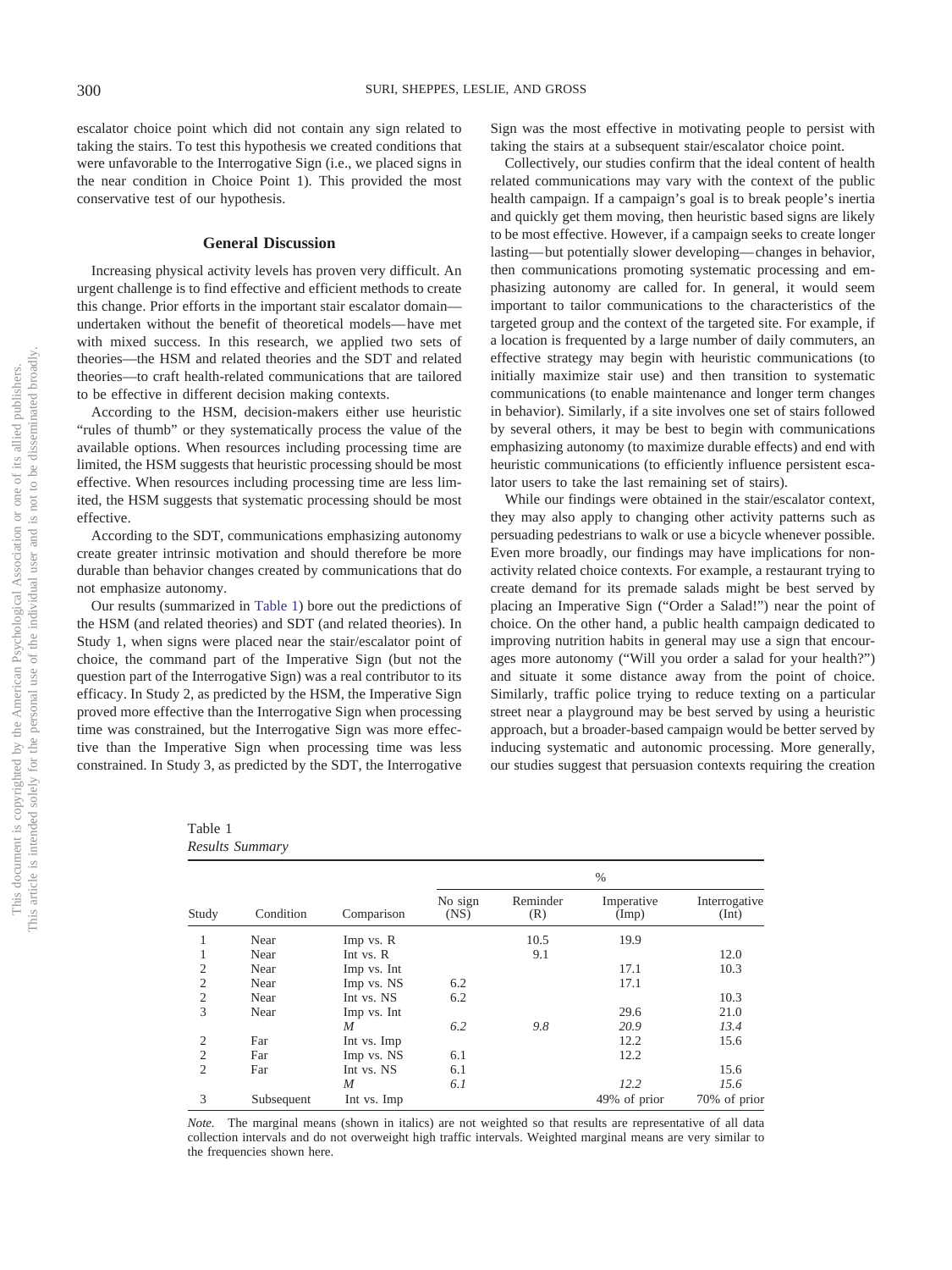of short-term behavior change in limited time windows may be best served by content enabling heuristic processing; persuasion contexts requiring more lasting change in less constrained time windows may be best served by content enabling systematic processing. Contexts requiring a change in intrinsic motivation are likely to be best served by communications emphasizing autonomy.

Our studies are among the first to apply persuasion and motivation theories with the goal of changing health behavior in the activity domain. We believe that our studies can be extended in several ways. First, we have examined contexts in which temporal constraints bring either the heuristic or the systematic processing mode to the forefront, but not both. The HSM posits that there may be situations in which both processing modes may co-occur and produce independent or interdependent effects [\(Neuwirth, Freder](#page-6-19)[ick & Mayo, 2002\)](#page-6-19). Future studies must create and test such situations. Second, our studies have focused on testing predictions in a single, albeit important, real-world domain. Future studies must test predictions in other health-related domains, targeting such goals as increasing exercise, improving nutrition, decreasing alcohol and tobacco usage, and reducing sedentary behavior. It remains unknown whether the HSM and SDT would be useful in shaping behavior in these important domains. Third, our studies did not measure the impact of repeated exposure to the signs. Our work was designed to measure the effectiveness of signs upon first viewing— by changing sites after one day of measurement, we ensured that commuters were unlikely to encounter the same sign twice. Further research must test the effects of repeated signviewing. Fourth, our studies did not measure the long term effects of our manipulation. In Study 3, we observed the effects of our intervention on a subsequent stair/escalator choice point encountered a few minutes after pedestrians observed the original sign. It remains unknown whether these effects persist for a longer duration (i.e., a few hours or days) or if they extend to staircases that are longer or shorter than the staircase after Choice Point 2 in Study 3. Last, our study series did not evaluate the effects of individual differences in decision-making. It is conceivable that customizing messages for particular demographics would show even greater levels of impact [\(Johnson et al., 2012\)](#page-6-20). Future studies must investigate this possibility in the stair/escalator decision context.

#### **References**

- <span id="page-6-7"></span>Ainsworth, B. E., Haskell, W. L., Whitt, M. C., Irwin, M. L., Swartz, A. M., Strath, S. J.,... Leon, A. S. (2000). Compendium of physical activities: An update of activity codes and MET intensities. *Medicine and Science in Sports and Exercise, 92,* S498 –S516. [doi:10.1097/](http://dx.doi.org/10.1097/00005768-200009001-00009) [00005768-200009001-00009](http://dx.doi.org/10.1097/00005768-200009001-00009)
- <span id="page-6-9"></span>Bauman, A., Smith, B. J., Maibach, E. W., & Reger-Nash, B. (2006). Evaluation of mass media campaigns for physical activity. *Evaluation and Program Planning, 29,* 312–322. [doi:10.1016/j.evalprogplan.2005](http://dx.doi.org/10.1016/j.evalprogplan.2005.12.004) [.12.004](http://dx.doi.org/10.1016/j.evalprogplan.2005.12.004)
- <span id="page-6-11"></span>Boen, F., Maurissen, K., & Opdenacker, J. (2010). A simple health sign increases stair use in a shopping mall and two train stations in Flanders, Belgium. *Health Promotion International, 25,* 183–191. [doi:10.1093/](http://dx.doi.org/10.1093/heapro/daq001) [heapro/daq001](http://dx.doi.org/10.1093/heapro/daq001)
- <span id="page-6-8"></span>Boreham, C. A., Wallace, W. F., & Nevill, A. (2000). Training effects of accumulated daily stair-climbing exercise in previously sedentary young women. *Preventive Medicine, 30,* 277–281. [doi:10.1006/pmed.2000](http://dx.doi.org/10.1006/pmed.2000.0634) [.0634](http://dx.doi.org/10.1006/pmed.2000.0634)
- <span id="page-6-16"></span>Chaiken, S., Liberman, A., & Eagly, A. H. (1989). Heuristic and systematic processing within and beyond the persuasion context. In J. S. Uleman & J. A. Bargh (Eds.), *Unintended thought* (pp. 212–252). New York, NY: Guilford Press.
- <span id="page-6-13"></span>Chen, S., & Chaiken, S. (1999). The Heuristic-Systematic Model in its broader context. In S. Chaiken & Y. Trope (Eds.), *Dual process theories in social psychology* (pp. 73–96). New York, NY: Guilford Press.
- <span id="page-6-3"></span>Chenoweth, D., & Leutzinger, J. (2006). The economic cost of physical inactivity and excess weight in American adults. *Journal of Physical Activity & Health, 3,* 148 –163.
- <span id="page-6-15"></span>Deci, E. L., & Ryan, R. M. (1985). *Intrinsic motivation and selfdetermination in human behavior*. New York, NY: Plenum Press. [doi:](http://dx.doi.org/10.1007/978-1-4899-2271-7) [10.1007/978-1-4899-2271-7](http://dx.doi.org/10.1007/978-1-4899-2271-7)
- <span id="page-6-4"></span>Dunn, A. L., Andersen, R. E., & Jakicic, J. M. (1998). Lifestyle physical activity interventions: History, short- and long-term effects, and recommendations. *American Journal of Preventive Medicine*, 15, 398-412. [doi:10.1016/S0749-3797\(98\)00084-1](http://dx.doi.org/10.1016/S0749-3797%2898%2900084-1)
- <span id="page-6-12"></span>Estabrooks, P. A., Courneya, K. S., & Nigg, C. R. (1996). Effect of a stimulus control intervention on attendance at a university fitness center. *Behavior Modification, 20,* 202–215. [doi:10.1177/01454455960202004](http://dx.doi.org/10.1177/01454455960202004)
- <span id="page-6-18"></span>Griffin, R. J., Neuwirth, K., Giese, J., & Dunwoody, S. (2002). Linking the heuristic-systematic model and depth of processing. *Communication Research, 29,* 705–732. [doi:10.1177/009365002237833](http://dx.doi.org/10.1177/009365002237833)
- <span id="page-6-5"></span>Haskell, W. L., Blair, S. N., & Hill, J. O. (2009). Physical activity: Health outcomes and importance for public health policy. *Preventive Medicine, 49,* 280 –282. [doi:10.1016/j.ypmed.2009.05.002](http://dx.doi.org/10.1016/j.ypmed.2009.05.002)
- <span id="page-6-17"></span>Iversen, M. K., Händel, M. N., Jensen, E. N., Frederiksen, P., & Heitmann, B. L. (2007). Effect of health-promoting posters placed on the platforms of two train stations in Copenhagen, Denmark, on the choice between taking the stairs or the escalators: A secondary publication. *International Journal of Obesity, 31,* 950 –955. [doi:10.1038/sj.ijo.0803497](http://dx.doi.org/10.1038/sj.ijo.0803497)
- <span id="page-6-20"></span>Johnson, E. J., Shu, S. B., Dellaert, B. G., Fox, C., Goldstein, D. G., Häubl, G., . . . Weber, E. U. (2012). Beyond nudges: Tools of a choice architecture. *Marketing Letters, 23,* 487–504. [doi:10.1007/s11002-012-](http://dx.doi.org/10.1007/s11002-012-9186-1) [9186-1](http://dx.doi.org/10.1007/s11002-012-9186-1)
- <span id="page-6-2"></span>Kerr, J., Eves, F., & Carroll, D. (2001). Six-month observational study of prompted stair climbing. *Preventive Medicine: An International Journal Devoted to Practice and Theory, 33,* 422– 427. [doi:10.1006/pmed.2001](http://dx.doi.org/10.1006/pmed.2001.0908) [.0908](http://dx.doi.org/10.1006/pmed.2001.0908)
- <span id="page-6-6"></span>Laitakari, J., Vuori, I., & Oja, P. (1996). Is long-term maintenance of health-related physical activity possible? An analysis of concepts and evidence. *Health Education Research, 11*, 463-477. [doi:10.1093/her/11](http://dx.doi.org/10.1093/her/11.4.463) [.4.463](http://dx.doi.org/10.1093/her/11.4.463)
- <span id="page-6-0"></span>Lloyd-Jones, D., Adams, R. J., Brown, T. M., Carnethon, M., Dai, S., De Simone, G.,... Wylie-Rosett, J. (2010). Heart disease and stroke statistics—2010 update: A report from the American Heart Association. *Circulation, 121,* e46 – e215. [doi:10.1161/CIRCULATIONAHA.109](http://dx.doi.org/10.1161/CIRCULATIONAHA.109.192667) [.192667](http://dx.doi.org/10.1161/CIRCULATIONAHA.109.192667)
- <span id="page-6-10"></span>Marcus, B. H., Owen, N., Forsyth, L. H., Cavill, N. A., & Fridinger, F. (1998). Physical activity interventions using mass media, print media, and information technology. *American Journal of Preventative Medicine, 15,* 362–378. [doi:10.1016/S0749-3797\(98\)00079-8](http://dx.doi.org/10.1016/S0749-3797%2898%2900079-8)
- <span id="page-6-1"></span>Martinez-Gonzalez, M. A., Varo, J. J., Santos, J. L., Irala, J. D., Gibney, M., Kearney, J., & Martinez, J. A. (2001). Prevalence of physical activity during leisure time in the European Union. *Medicine & Science in Sports and Exercise, 33,* 1142–1146. [doi:10.1097/00005768-](http://dx.doi.org/10.1097/00005768-200107000-00011) [200107000-00011](http://dx.doi.org/10.1097/00005768-200107000-00011)
- <span id="page-6-19"></span>Neuwirth, K., Frederick, E., & Mayo, C. (2002). Person-effects and heuristic-systematic processing. *Communication Research, 29,* 320 – 359. [doi:10.1177/0093650202029003005](http://dx.doi.org/10.1177/0093650202029003005)
- <span id="page-6-14"></span>Petty, R. E., & Cacioppo, J. T. (1986). *Communication and persuasion: Central and peripheral routes to attitude change*. New York, NY: Springer. [doi:10.1007/978-1-4612-4964-1](http://dx.doi.org/10.1007/978-1-4612-4964-1)